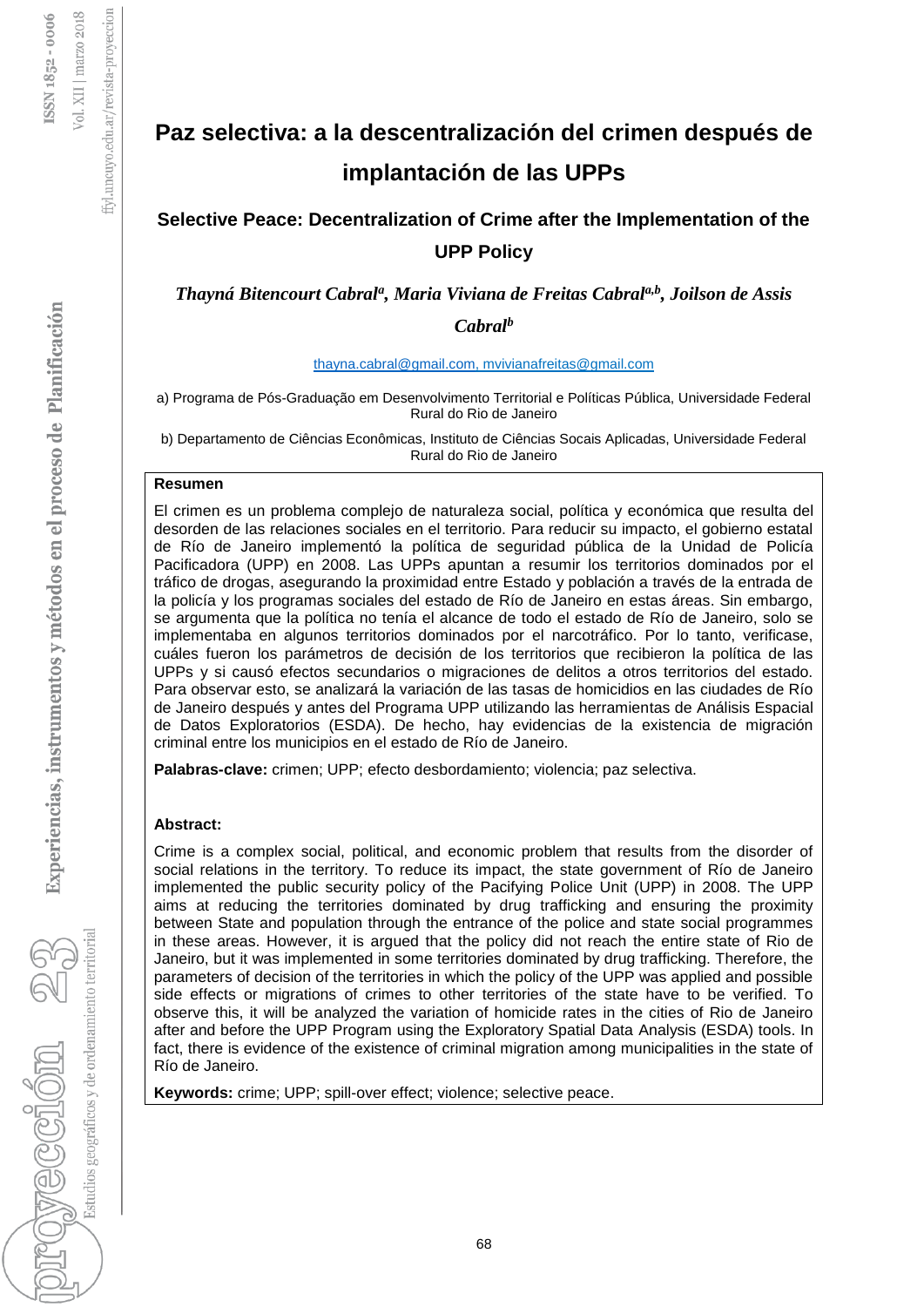### **Introdução**

The 1980s is characterized by the rise in global drug trade. From this, many of Rio de Janeiro's favelas were invaded by traffickers who came to control almost every aspect of economic and social life. Drug trafficking was structured from the territorial control of the favelas to the strengthening of the illegal drug trade. The dispute over the territory between the different criminal factions, and/ or between the police, increased exponentially the number of homicides and introduced the need for weapons of high power of destruction (BANCO MUNDIAL, 2012).

In addition to raising rates of lethal crime, the lack of state control in terms of land-use planning guarantees, allows criminal organizations to interfere in social, urban, and even territorial planning. In this perspective, crime can be understood as one of the most complex problems faced by modern society, resulting from the disorder of social relations in the territory. The state of Rio de Janeiro began the decade of 2000 with a rate of 51 homicides per one hundred thousand inhabitants, a level far above the level acceptable to the United Nations of 10 homicides per 100,000 inhabitants. This endemic crime rate has placed Rio de Janeiro as the 2nd most violent state in Brazil

Since Brazil was announced as the venue for the 2014 World Cup with Rio de Janeiro as the chosen city for the closing ceremony of the event and the election of the city as the venue for the 2016 Olympic Games, it has become a priority to formulate and execute a public security policy of confronting and combating organized crime with a view to resumption of the territories occupied by drug trafficking. To this end, a working group formed by the state government and the private sector began discussing alternatives and solutions to the public security dilemma faced by the state. In 2008, the Rio de Janeiro state government launched an ambitious program of police proximity and disarmament called Pacifying Police Units (UPP). The UPPs aim to regain control of the territories of organized crime, disarm drug traffickers and create conditions for the social, economic and political integration of favelas in the city of Rio de Janeiro (BANCO MUNDIAL, 2012). In this perspective, the UPP was conceived and adopted in the midst of the process of transformation of Rio de Janeiro as the stage of the great international events. With the greatest national and international visibility, the UPPs project became strategic in terms of public security policy, making it the governing platform.

Between 2000 and 2010, homicide rates per 100,000 people in the state decreased by 48.6%, from 51 in 2000 to 26.2 homicides per 100,000 inhabitants in 2010 (Figure 1).

Estudios geográficos y de ordenamiento territorial

royeccion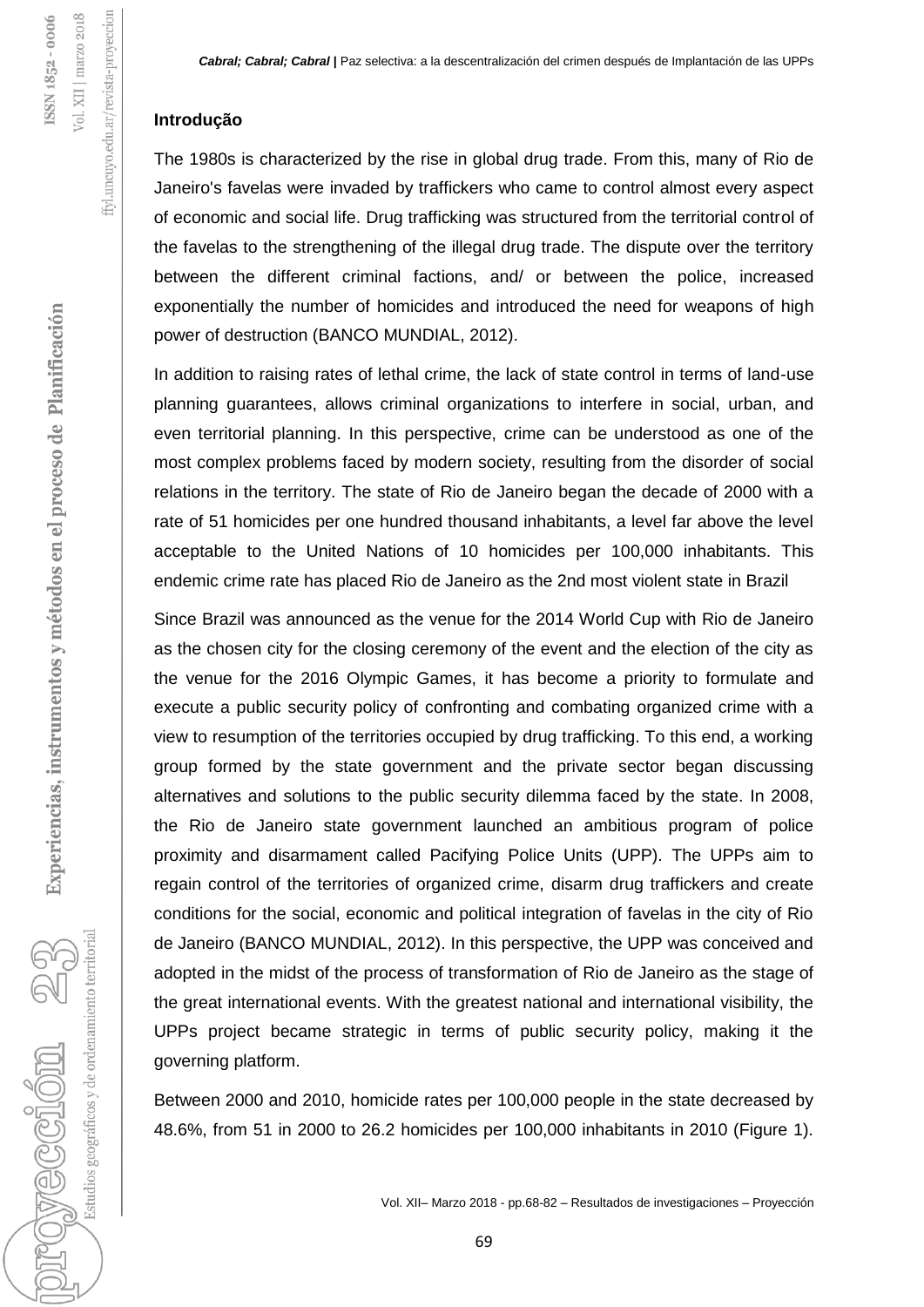This reduction in homicide rates provided a prominent position in the national context: from the 2nd most violent state in 2000 to the 17th position in 2010.

**Figure 1 - Evolution of lethal crime in Brazil, in the Southeast region and in the state of Rio de Janeiro, from 2000 to 2010.**



Source: Own elaboration based on SIM / SVS / MS data.

In function of the reduction in crime observed in the last decade and the high visibility of the Program, the Government of the state of Rio de Janeiro points to the implementation of the UPPs initiated in the late 2000s as the main factor responsible for reducing the number of homicides. Faced with this, the UPPs became object of research, however, there are few studies with the aim of estimating the effect of the UPPs on crime considering the territory and its surroundings. Objectifying to contribute to the literature, this paper aims to analyze the spatial distribution of crime in the state of Rio de Janeiro *in ex ante* and *ex post* periods to the implementation of the UPP using the Exploratory Spatial Data Analysis (ESDA) tools. The hypothesis supported here refers to possible spillovers effects of the drug traffic to many others regions of the state increasing their crimes rates. In the others words, when the police make hard for the drug trafficking in the regions of the UPP, it happens a migration of crime to other regions of the state. The results of this paper evidence the existence of crime migration among municipalities in the Rio de Janeiro state.

Vol. XII– Marzo 2018 - pp.68-82 – Resultados de investigaciones – Proyección In addition to this introduction, the present work is arranged in the following way: in chapter 2 the UPPs are portrayed from the panorama of localism, since the discourse of city marketing was preponderant for the conduct of this policy, which seems to have prioritized geostrategic spaces related to megaevents that occurred in Rio de Janeiro. Chapter 3 is dedicated to the methodological description of the Exploratory Spatial

Experiencias, instrumentos y métodos en el proceso de Planificación

ffyl.uncuyo.edu.ar/revista-proyeccion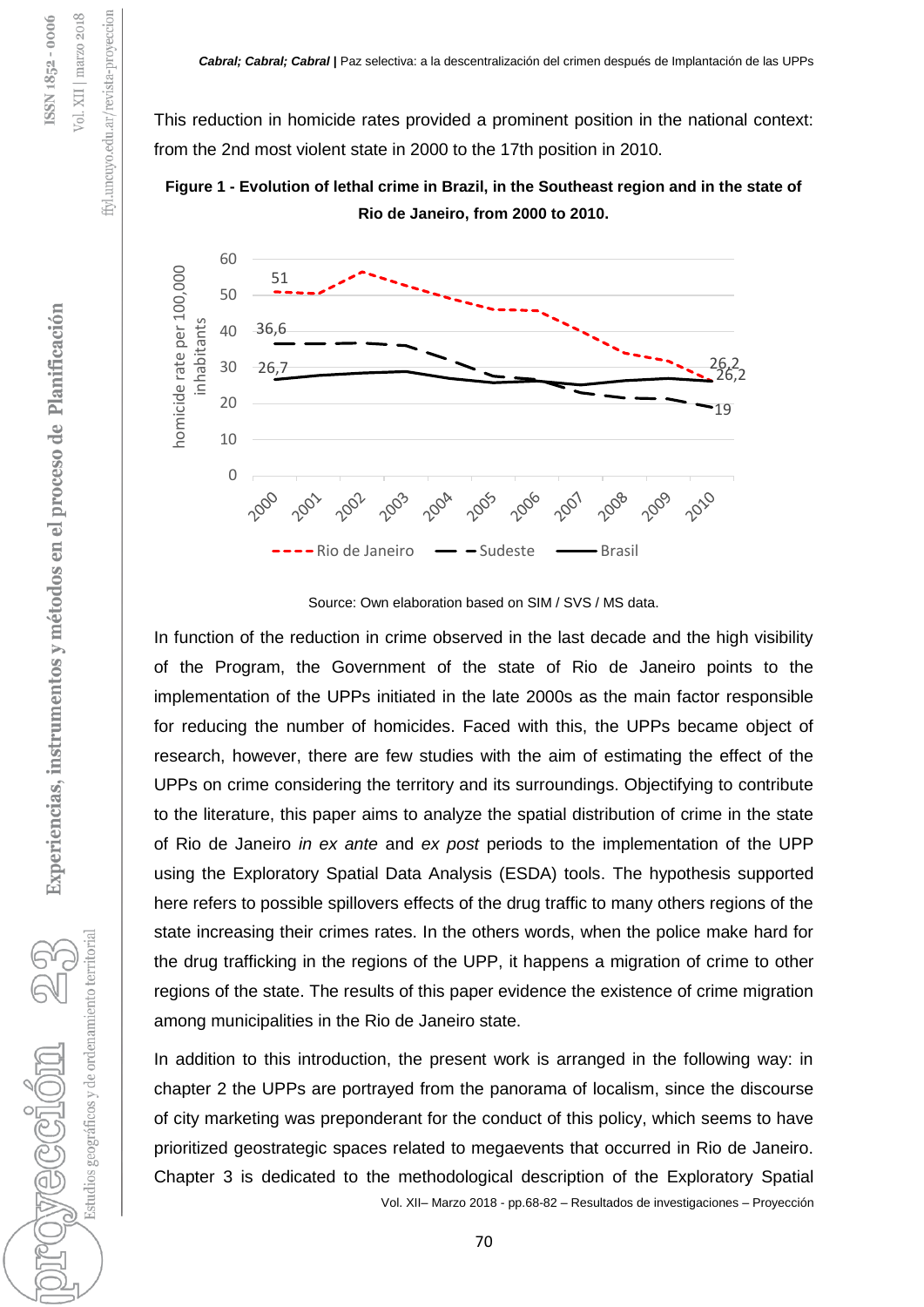ffyl.uncuyo.edu.ar/revista-proyeccion

Data Analysis (ESDA). The chapter 4 verified the relation of the local politics from the UPPs with the variations in the spatial dynamics of crime in the state of Rio de Janeiro, demonstrating the criminal migration that occurred in the drug trade.

### **The territorialization of UPPs and the metropolization of crime in Rio de Janeiro**

The Pacifying Police Units (UPPs) are part of a project of the State Department of Public Security of the State of Rio de Janeiro, created in 2008, to institute community police in favelas as a means of recovering territories occupied by criminal groups in those localities and to "pacify" the areas (CARDOSO et al., 2016). Pursuant to Decree 45.186 of March 17, 2015, which regulates the Program, UPPs aims to recover territories under the control of illegal armed groups, to restore the legal and legitimate monopoly of force by the State and to reduce crime violent, especially the lethal one (COELHO and PROVENZA, 2016). Therefore, the guidelines of the Program were elaborated in accordance with the principles of the Proximity Police, a concept in addition to the community police for having its strategy of action based on the partnership between the population and public safety institutions.

Currently, the State of Rio de Janeiro has 38 UPPs, of which 37 are located in the capital, covering approximately 264 territories. The current police force of the UPPs is 9,543 policemen (UPP, 2017). The spatial distribution of UPPs can be checked in Map<sub>1</sub>.

Because the UPP is focused on eliminating hot spots from drug trafficking, the formulation of the Program was based on the spatial understanding of localism. In other words, the UPP does not seek to encompass the issue of security from a vision of the metropolis as a whole (HARVEY 1996; SOUZA 2000, 2004, 2005; BRANDÃO, 2012), but focusing on selective local interventions (FERNANDES JUNIOR, 2016). Thus, it is valid to argue that the UPPs' approach consists in the "selectivity" of spatial dynamics reproduced by the choice of predetermined territories for their application. There was, therefore, no intention to extinguish crime in all the territories that set the hot spots in Rio de Janeiro, as proposed by the spatial dynamics theories of crime. These issues become explicit when verifying that the UPPs are located in the city of Rio de Janeiro, the state metropolis (Map 1).

Estudios geográficos y de ordenamiento territorial

provección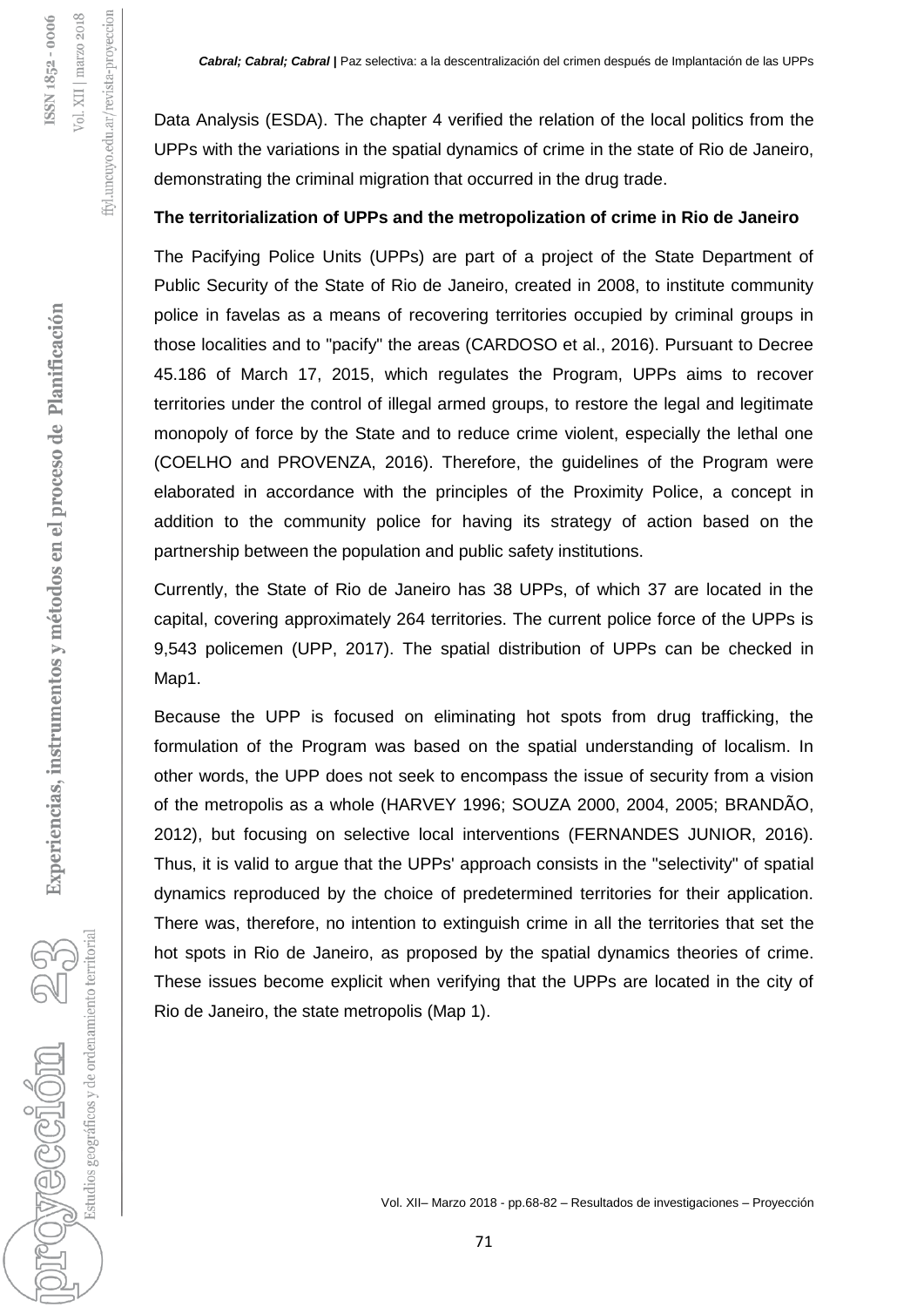



Source: Prepared by the Public Security Institute of the state of Rio de Janeiro (ISP / RJ).

The UPPs can be understood as a public security policy aimed at the pacification of only a few previously selected territories, in which pacification is understood as "selective peace" because it has been directed to the places surrounding the megaevents (NERI, 2011; MALAGUTI, 2012; FERNANDES JUNIOR, 2012; BARREIRA, 2013). The spatial dynamics of the crime was marked by the formation of a public safety belt that provided the "pacification" of areas that preponderate to the city of Rio de Janeiro, such as the Maracanã stadium and other locations that had relations with the megaevents hosted by the city of Rio de Janeiro<sup>1</sup>, as can be observed in Map 2 (NERI, 2011, FERNANDES JUNIOR, 2012, BARREIRA, 2016, NASCIMENTO and SILVA, 2016).

Vol. XII– Marzo 2018 - pp.68-82 – Resultados de investigaciones – Proyección

ffyl.uncuyo.edu.ar/revista-proyeccion

Vol. XII | marzo 2018 ISSN 1852-0006

Estudios geográficos y de ordenamiento territorial

 $\ddot{\phantom{a}}$ 

<sup>1</sup> Among the mega-events hosted by Rio de Janeiro can be listed: Pan American Games 2007, Military Olympics in 2011, Rock in Rio in 2011 and 2013, World Youth Day in 2013, World Cup in 2014, Olympics and Paralympics of summer in 2016.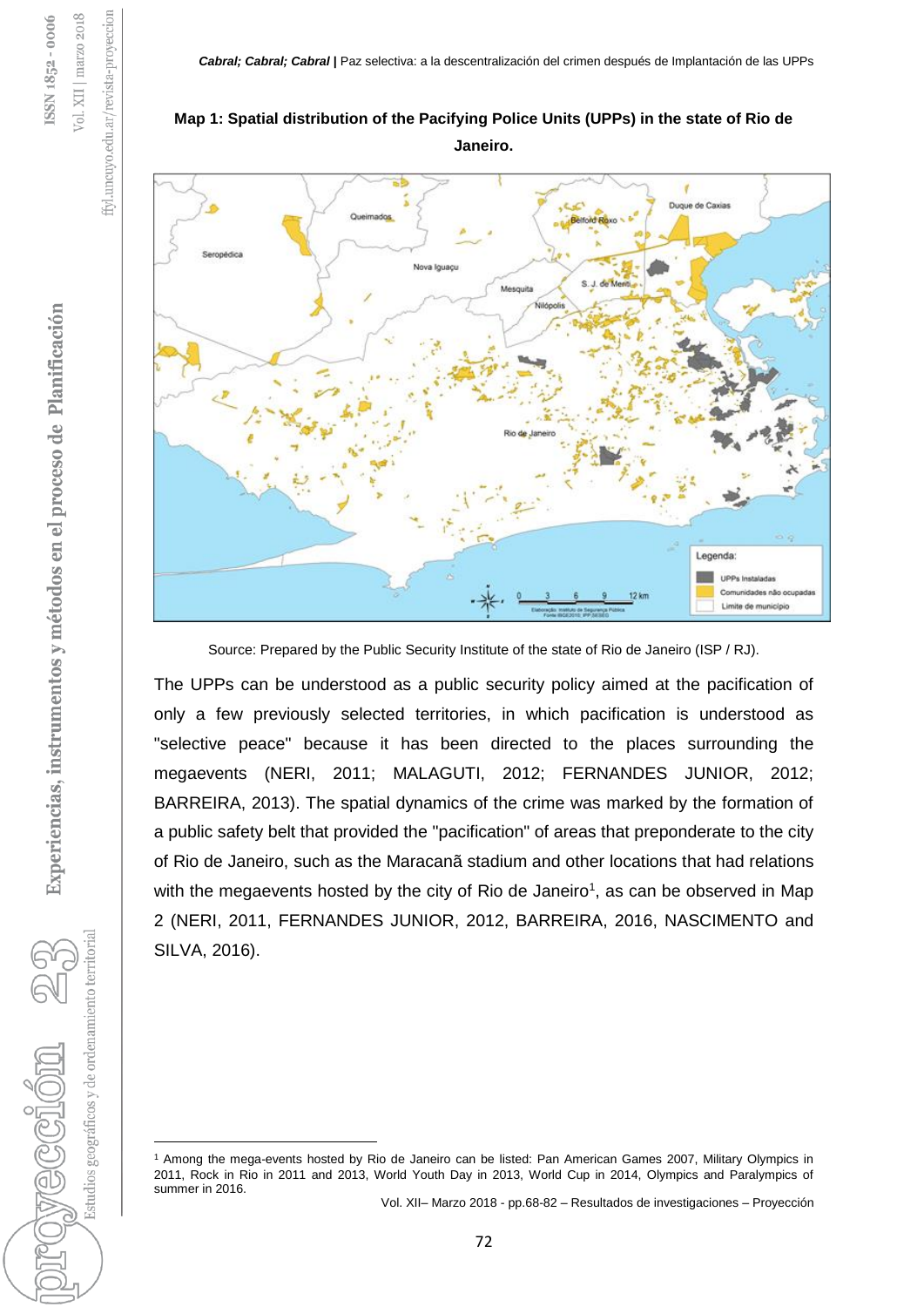



### Source: Fernandes Junior (2012)

Through the visual inspection of Map 2, it is feasible to argue that the choice of communities where the UPPs would be implemented was based on the megaevents that the city would receive. In this context, the assertion that the UPPs were a public security program for the fight against crime in the state of Rio de Janeiro aimed at reducing the impact of drug trafficking in the favelas of Rio de Janeiro should be evaluated with caution. Put differently, there are indications that the UPPs were not planned for the restoration of public security and, therefore, for the reordering of the territory in a global way (FERNANDES JUNIOR, 2012).

In this context, the politics of localism includes the justification for receiving the megaevents that provide visibility to the city, and thus, a higher level of investment. However, the inflow of capital is only possible if the receiving environment allows a more pleasant and secure locus for the receipt of investments (HARVEY, 1996; BOTELHO, 2004; BRANDÃO, 2012; BARREIRA, 2013). These new international trends are highlighted by Pereira (2003) from the creation of incentives through (i)material landscape. That is, the city recreates itself, making possible new tourist meanings, composing a process of constant transformation. In this way, the discourse of city marketing, or localism, seeks to institute a means of "promoting" and "selling"

Estudios geográficos y de ordenamiento territorial

ffyl.uncuyo.edu.ar/revista-proyeccion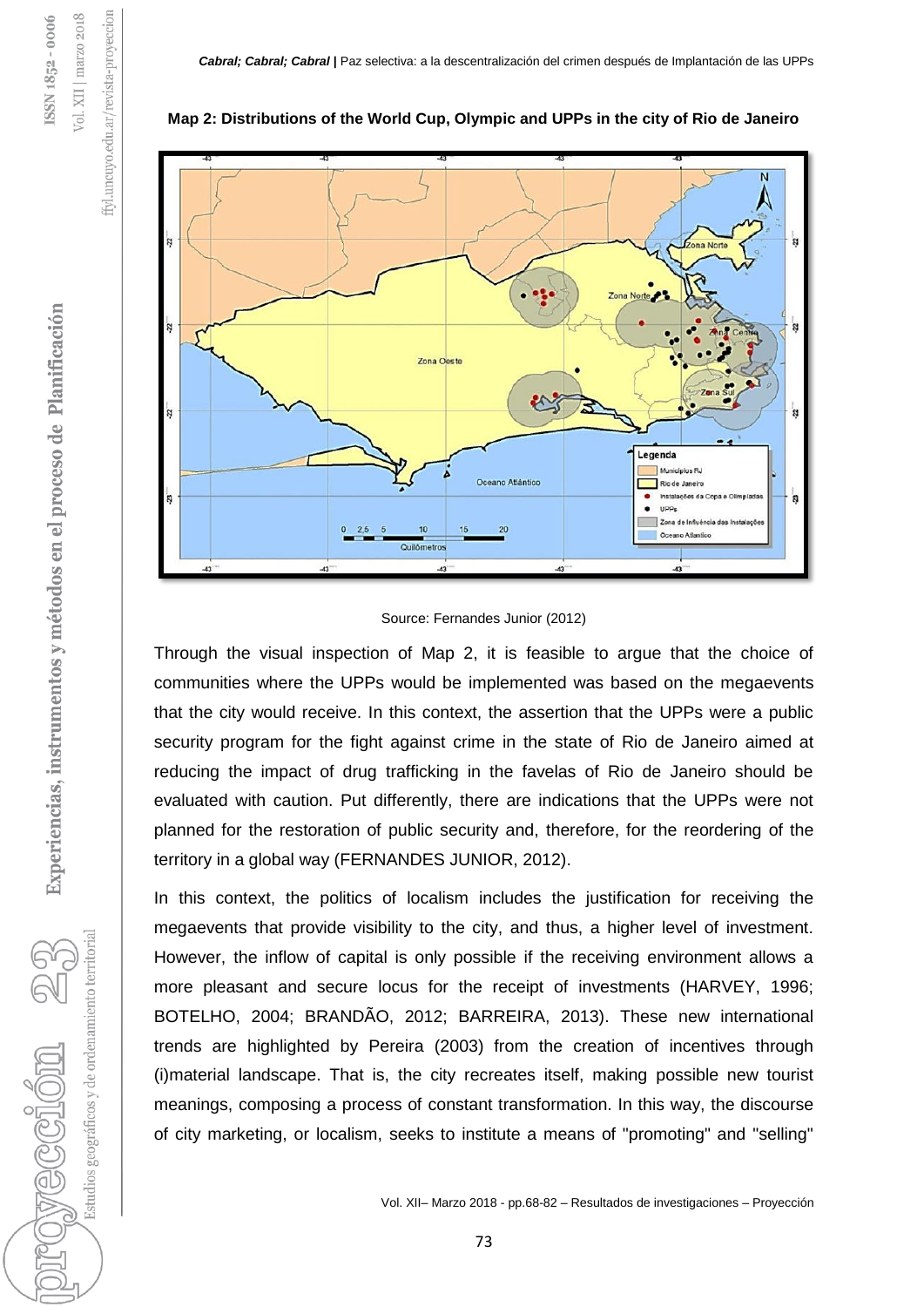the city (HARVEY, 1996; BOTELHO, 2004; FERNANDES JUNIOR, 2012) in order to increase investments, reserves and jobs.

The politics of the UPPs was therefore used as a program for the reproduction of capital and not as a policy focused on the social (BOTELHO, 2004). Business sectors linked to the oil economy, real estate capital, tourism, communications and services in general gradually joined the UPP. This support took different forms as financial contributions for the maintenance and logistical support of the UPP. The private initiative realized that with the pacification, the investments made in these communities would open access to new consumer markets. In addition, the potential for training workers in these areas for sectors of the booming economy, such as tourism, industry and services, was visible (BANCO MUNDIAL, 2012).

### **Methodological aspects and database**

### *Exploratory Spatial Data Analysis*

According with Ertur and Le Gallo (2003), the Exploratory Spatial Data Analysis (ESDA) is a set of techniques aimed at describing and visualizing spatial distributions, identifying atypical locations or spatial outliers, and detecting spatial association patterns and clusters. ESDA techniques usually take the form of graphs, maps and global measures or spatial association sites (ARBIA, 2006). From the ESDA, it is possible to extract measures of global and local spatial autocorrelation, investigating the influence of spatial effects through quantitative methods.

Given the ESDA techniques, it is necessary to verify if the spatial data present randomness or spatial dependence, that is, if the values of a characteristic in a region are independent or not of the values of this characteristic in the neighboring regions. Spatial autocorrelation statistics serve this purpose. In general, spatial autocorrelation can be defined as the coincidence of similarity of values with similarity of localization (ANSELIN, 1999; ERTUR and LE GALLO, 2003). The best known spatial autocorrelation coefficient is the Moran *I* statistic. It should be noted that the spatial arrangement of the observations, expressed by the spatial weights matrix *W*, is important for the computation of this statistic.

The local Moran *I* statistic is a spatial autocorrelation coefficient resulting from the product between the standardized interest variable *z<sup>i</sup>* and the spatial lag of the variable *zi*, *Wzi*. The local Moran *I* can be represented as follows:

 $I_i = z_iWz_i$ 

Estudios geográficos y de ordenamiento territorial

provection 2

ffyl.uncuyo.edu.ar/revista-proyeccion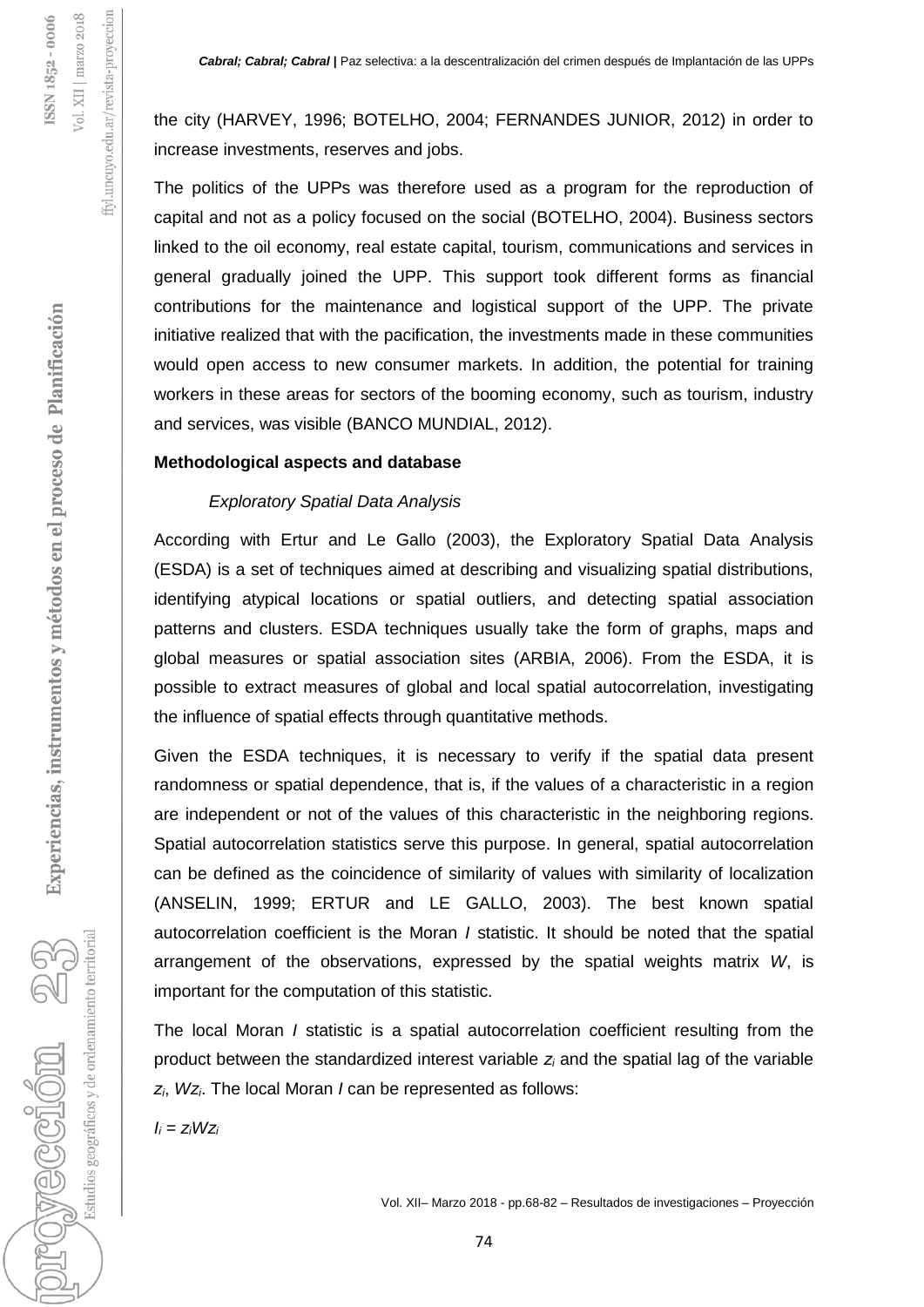For each observation *i* is calculated an *I*i, which corresponds to a decomposition of the global autocorrelation indicator in the high-high (AA), low-low (BB), high-low (AB) and low-high (BA).

To make it more plausible and even useful, spatial association patterns can be visualized through, for example, the cluster map. The cluster map is the combination of the Moran scatter map and the LISA significance map. The Moran scatter map is the representation of the results for the local Moran *I*, indicating the location of the observations according to the four categories of association AA, BB, AB, BA whereas the map of significance LISA represents only the observations that were considered significant , classified according to their probability value.

### *Descrição da base de dados*

To verify the migration of drug trafficking, and thus, the migration of crimes, will be used the data of homicide per hundred thousand inhabitants in the years of 2007 and 2014. These will be obtained, through the Sistema de Informações de Mortalidade (SIM) of the Secretaria de Vigilância à Saúde (SVS) of the Ministério da Saúde (MS) available on the website of the Departamento de Informática do Sistema Único de Saúde (DATASUS).

The homicide rate per hundred thousand inhabitants ( $c$ *rime*<sub>it</sub>), is defined as the ratio between the number of homicide deaths (deaths due to aggression) and the total population living in a given municipality, per year, per hundred thousand inhabitants. Deaths from homicides correspond to codes X85 to Y09 from chapter XX - External causes of morbidity and mortality - from the 10th revision of the International Classification of Diseases (ICD-10), following the classification proposed by the Ministério da Saúde. The purpose of the rate per hundred thousand is to allow comparability between sites with different population sizes and neutralize population growth, allowing the comparison in the medium and long term. Formally, the homicide rate per hundred thousand inhabitants is calculated as follows:

 $\textit{ crime}_{it} = \frac{\text{Number of resident deaths due to aggregation}_{it}}{\text{Total resident population}_{it}} * 100.000$ Total resident population $_{it}$ 

The use of this variable as a *proxy* for violent crime is justified by the fact that the intentional homicide rate seems to be the best measure, since it has a more accurate measurement of the occurrence of crimes, because of the high rate of underreporting in the other types of crimes. This is due to the fact that the aggression underreporting rate of deaths is significantly low, because it implies loss of human life and,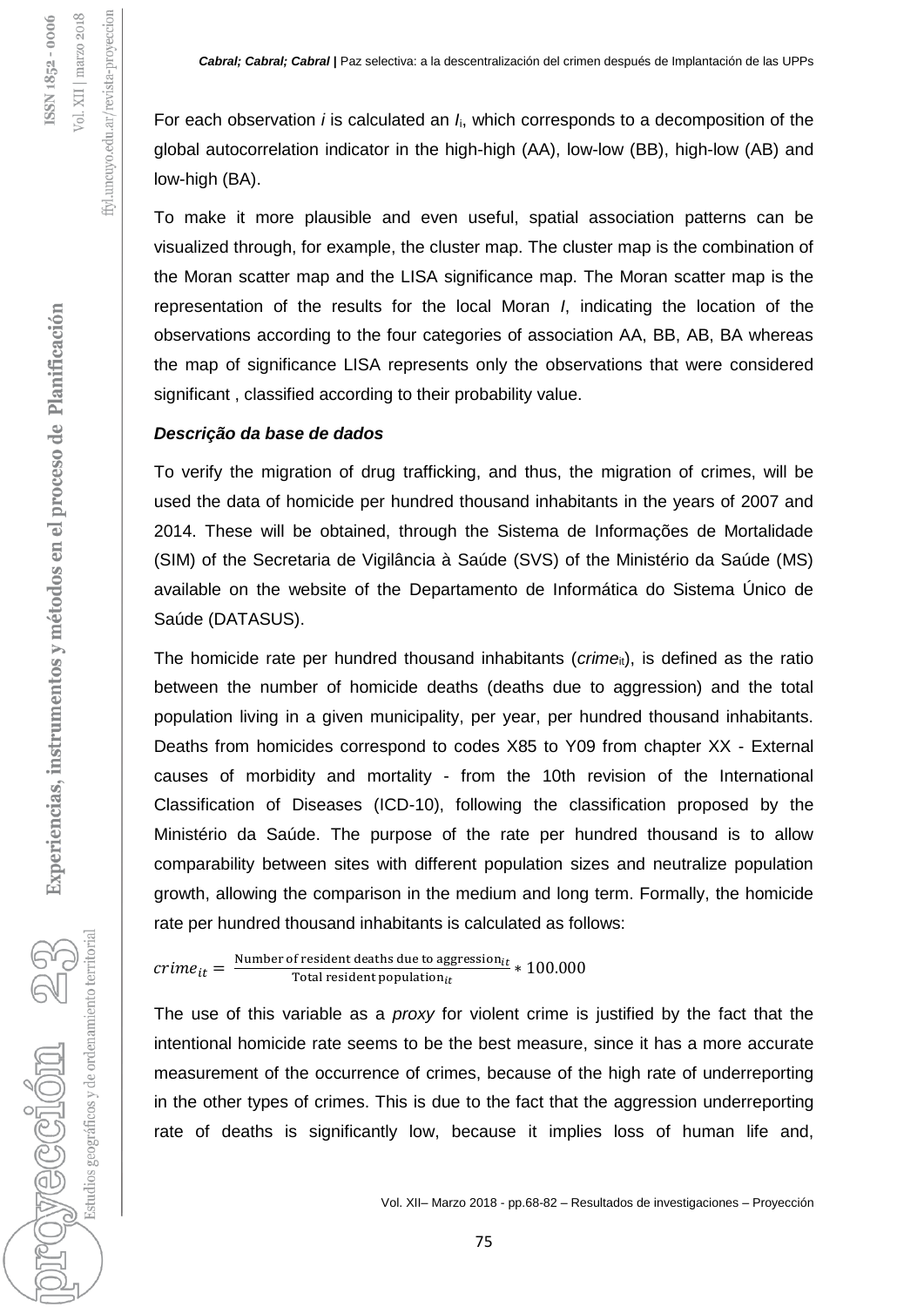consequently, mandatory registration at the Instituto Médico Legal (JUSTUS and KASSOUF, 2008)

Cerqueira and Lobão (2004, p.382, free translation) point out that data from records of Brazilian police occurrences are frequently with the follow problems:

 [...] great underreporting and the difference between degrees of underreporting of various types of theft and robberies;

 [...] possible differences of underreporting and reliability of data in the states studied;

 [...] interruption of series, change of series methodology and lack of homogeneity of interregional data.

In this way, will be used the homicide per hundred thousand inhabitants. The *ex-ante* period was defined as the year 2007 while the *ex-post* period refers to the year 2014. The choice for the this period rests on the fact that the Program of the Pacifying Police Units begin in 2008, being possible to observe the spatial variations of the crime that occurred after six years of the current program.

## **Selective peace and spatial segregation: the UPPs and the reorganization of crime**

In order to understand the spatial dynamics of crime in the municipalities of the state of Rio de Janeiro, Map 3 shows the decrease in crime occurring between 2007 and 2014. The spatial distribution of the homicide rate in this period shows that the metropolitan region of Rio de Janeiro was composed of municipalities with significant crime rates in the year 2007, while in 2014 a decrease in homicide occurrences in this region can be observed. This reversal of lethal crime rates in the state of Rio de Janeiro during the period considered provides arguments to the Government of the state of Rio de Janeiro to credit the reduction of crime to the implemented security policy. For the State, the UPPs were responsible for this decline in homicide rates per hundred thousand inhabitants.

However, it should be noted that the reduction of crime observed in the state of Rio de Janeiro was not homogeneous among all the municipalities of Rio de Janeiro during the analysis period considered by this study. There has been a change in the dynamics of crime in the state: municipalities in the metropolitan region have relatively reduced their lethal crime rates over the period when compared to the municipalities of the interior of the state and, mainly, the municipalities of Norte Fluminense and Costa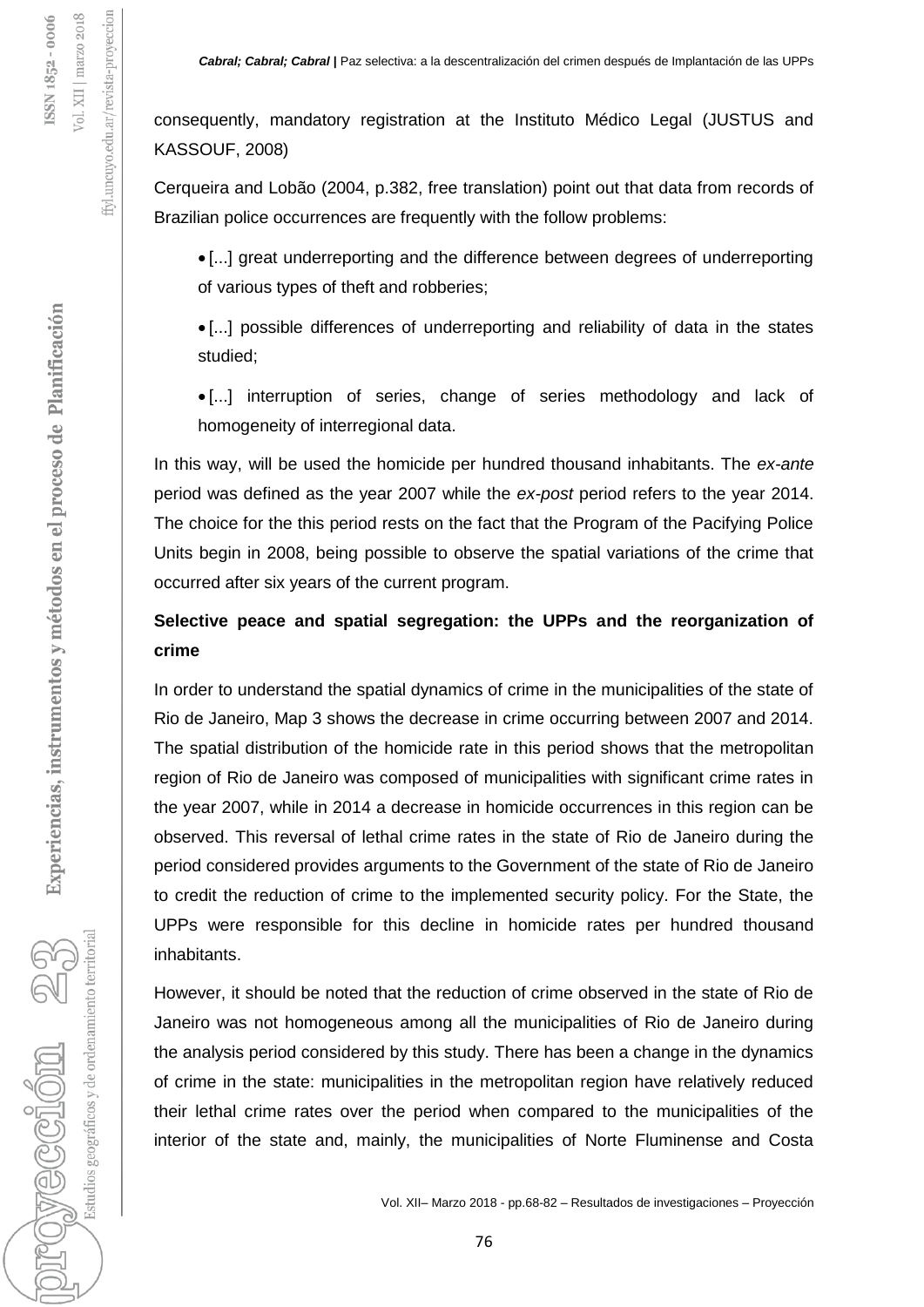Verde. In this scenario, there are indications of migration of crime among the municipalities of Rio de Janeiro.

It is worth considering that the idea of spatial dependence between regions is precisely to assume that phenomena that occur in the neighborhoods of a given region, such as socioeconomic determinants of crime and public security policy initiatives, tend to have a strong influence on the spatial dynamics of the region's criminality under analysis through overflowing effects. Therefore, the reduction of crime observed during the period considered should be analyzed with caution, especially with regard to attributing such a declining trajectory of lethal crime to the success of the state public security policy.

**Map 3: Maps for the homicide rate per hundred thousand inhabitants, level of crime in the municipalities of the state of Rio de Janeiro, 2007 and 2014.**



Source: Own elaboration based on SIM / SVS / MS data.

Considering the UPPs as a territorial policy aimed at the elimination of drug trafficking in a "selective" territory and the restructuring of state power in it, the effects of this type of public security policy must be evaluated in a context of possible restructuring of the crime. The increase in state power, thus reducing the power linked to the drug trafficker

Estudios geográficos y de ordenamiento territorial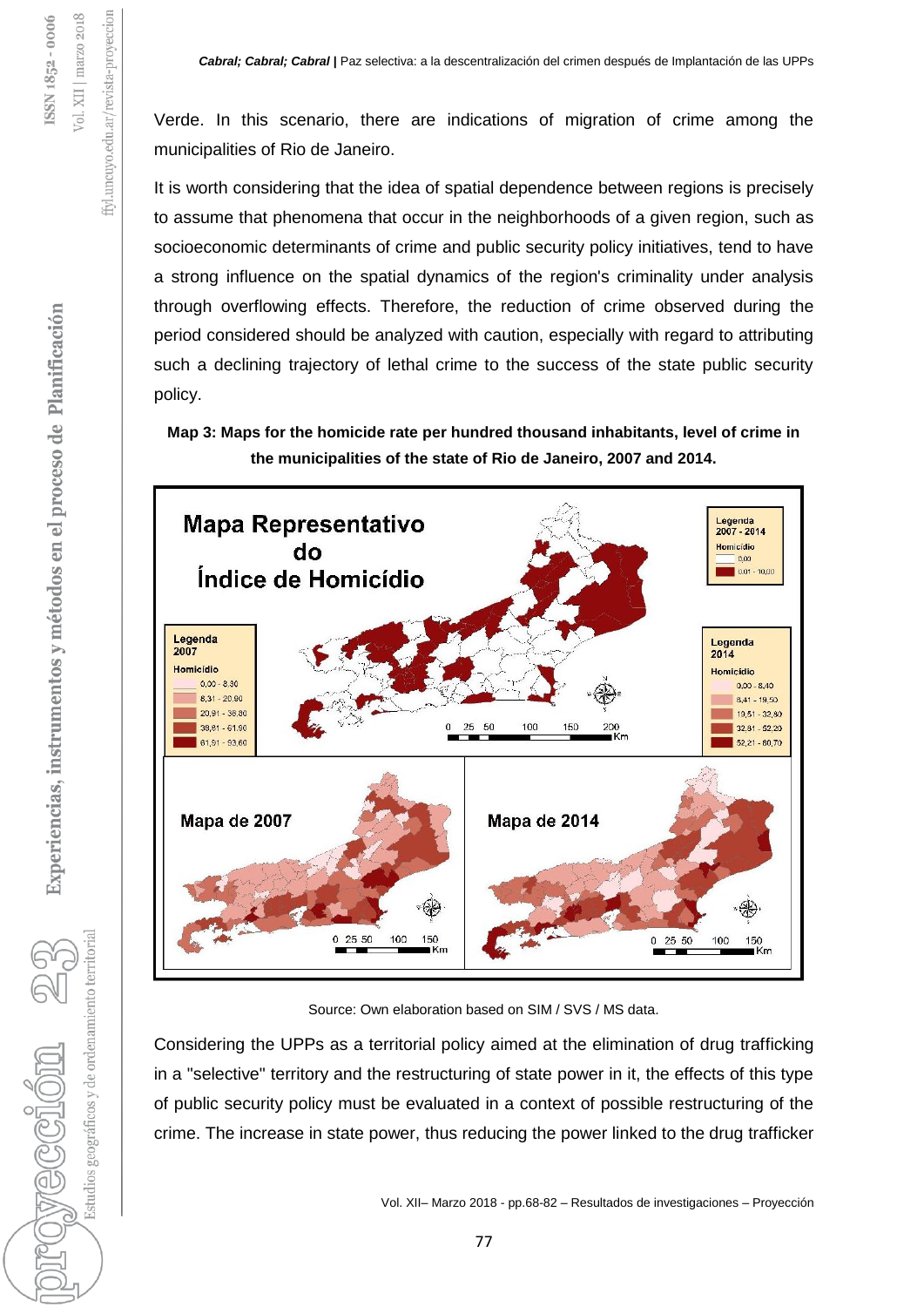suggests a migration of crime to another territory in which drug traffickers can impose their territoriality.

In this context of reorientation of drug traffickers in space, it may be pointed out that the "pacified territories" made possible an increase of security in the areas of the Center, Tijuca, Zona Sul and Barra da Tijuca, regions of the city of Rio de Janeiro that received the UPPs. However, this "pacification" was given under the cost of dominating these in other areas of Rio de Janeiro (FERNANDES JUNIOR, 2012, 2016), as can be seen in Map 3.

According with Barreira (2013) the UPPs provided an increase in spatial segregation, since the problem of drug trafficking was not solved (being taken to areas less attractive to the Rio de Janeiro city marketing project). The crime was only restructured. In discussing this criminal reorganization, Malaguti (2010) problematizes that in addition to the UPPs not being created to assist the population of the "pacific" favelas, the Program still composes an element of great relevance for crack entry into the drug trade in Rio de Janeiro. Before the implementation of the UPPs, the Comando Vermelho faction prohibited the crack trade (SOUZA, 2000). At the moment the state attempted to retake the dominated territory, this faction was the main hit by the geostrategic "selection" of the UPPs and, with that, enabled crack entry.

In addition, Fernandes Junior (2012, 2016) calls for the transfer or re-creation of drug trafficking power to other non-pacified territories such as the metropolization of crime. The reordering of crime makes it possible to create power relations in these territories. However, a particularity with regard to crime in the state of Rio de Janeiro refers to the fact that the migration of crime and, consequently, traffickers from pacified territories from the implantation of UPPs is only possible for other territories under the domain of the same criminal faction. Therefore, migration of crime in the state of Rio de Janeiro does not occur in terms of geographical proximity, but in terms of similarity of criminal faction.

This observation was systematized by Fernandes Junior (2016) who argues that the displacement of criminals associated with the implementation of UPPs is a logical development, in which factions expelled from their territories tend to migrate to the nearest places, where are dominated by the same faction. This fact can be observed in Map 4 that explains the migration of crime after the UPPs.

According to the analysis in Map 4, the main migratory flows of crime resulting from "pacification" were associated with a more geographic proximity with the prerogative to belong to the same criminal faction. Moreover, it can be observed that more important

Vol. XII– Marzo 2018 - pp.68-82 – Resultados de investigaciones – Proyección

Estudios geográficos y de ordenamiento territorial

roweccion

ffyl.uncuyo.edu.ar/revista-proyeccion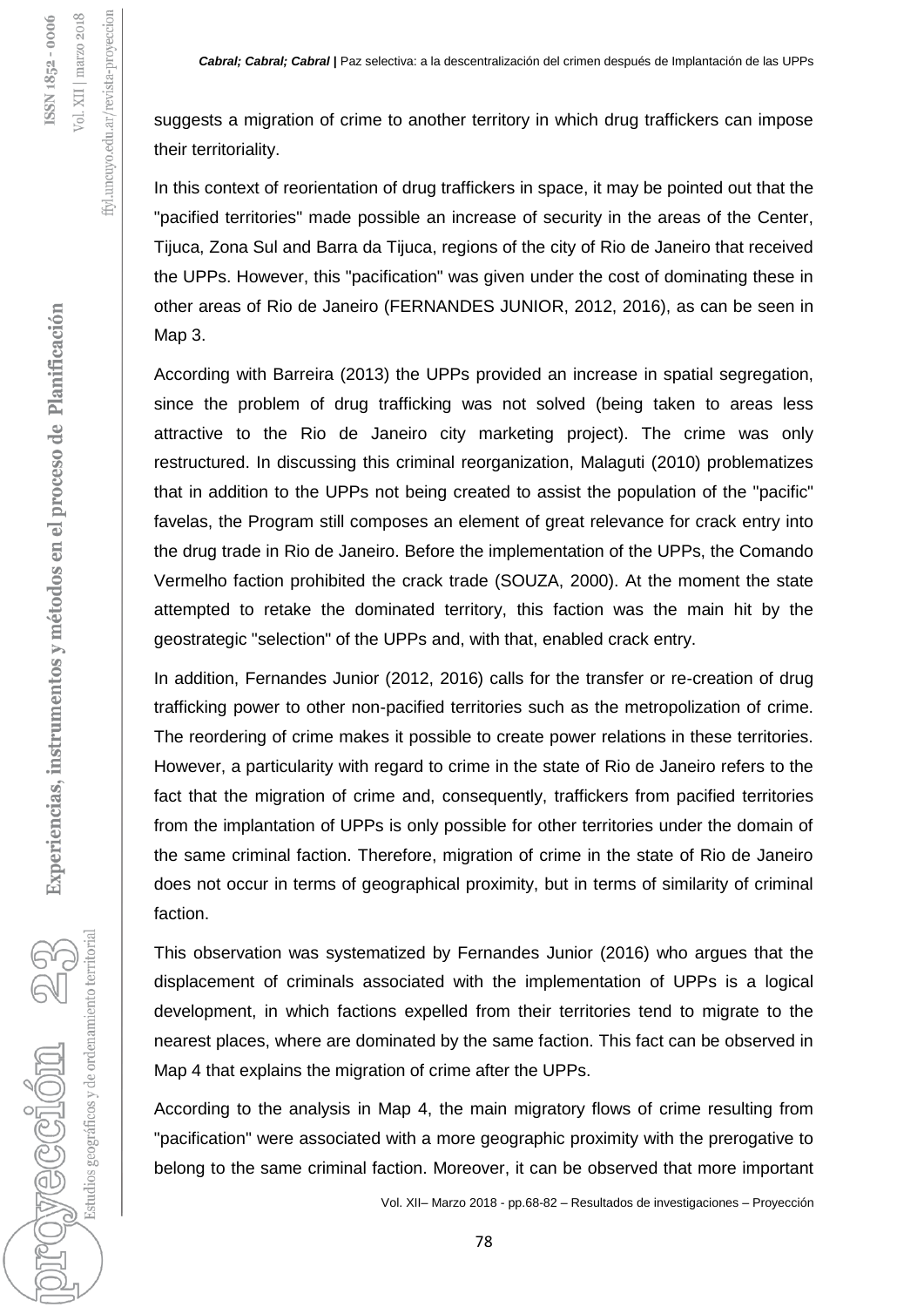than the geographic distance, the reordering of the criminality was based on the perception of belonging of the same criminal faction. Thus, it is understandable to migrate crime beyond the municipality that receives the UPPs. They can be identified as municipalities that are recipients of migrations of "pacified" crime in Rio, the cities located in the Baixada Fluminense and in the Lagos Region.



### **Map 4: Migration and Metropolization of Crime**

Source: Fernandes Junior (2012)

Therefore, this migration or even reorganization of the crime implied in the decentralization of the traffic of Rio de Janeiro, which has expanded to new territories, redefining the areas of drug trafficking hot spots (MALAGUTI, 2010; FERNANDES JUNIOR, 2012; BARREIRA, 2013). Faced with this, it is possible to challenge the efficiency of the UPPs in controlling crime, since it was preponderant for the modification of the spatial dynamics of drug trafficking and not for the effective control of crime.

### **Final considerations**

The 1980s is marked by the rise in global drug trade. The abrupt rise in lethal crime observed in the state of Rio de Janeiro can be understood in the context of a dispute over territory between the different criminal factions, and / or between the police (BANCO MUNDIAL, 2012). Thus, crime becomes one of the most serious and complex problems faced by society in Rio.

Estudios geográficos y de ordenamiento territorial

uncuyo.edu.ar/revista-proyeccion

£F.

ISSN 1852-0006 Vol. XII | marzo 2018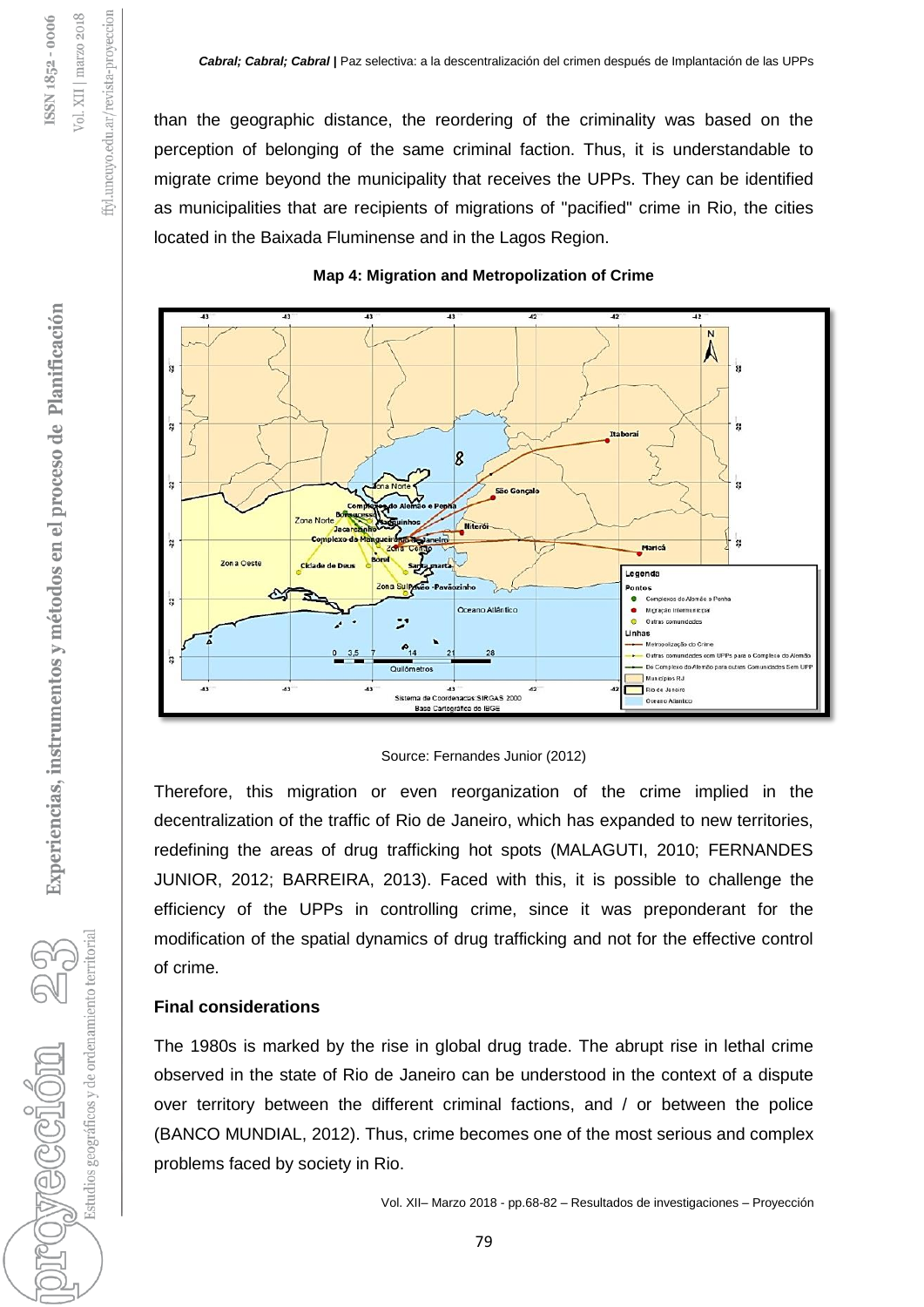From the announcement of Rio de Janeiro as one of the host cities of the 2014 World Cup and the election of the city as the venue for the 2016 Olympic Games, it became a priority to formulate and execute a public security policy to combat and combat organized crime with a view to the resumption of the territories occupied by drug trafficking. In 2008, the Rio de Janeiro state government launched an ambitious program of police proximity and disarmament called Pacifying Police Units (UPP). With the reduction of homicide rates per 100,000 inhabitants in the state by 48.6% between 2000 and 2010, the Government of the state of Rio de Janeiro started to credit this reduction to the success of the UPPs, after which Rio de Janeiro from the 2nd most violent state in 2000 to the 17th position in 2010.

However, when analyzing in detail the declining trajectory of lethal crime rates in the period 2007 to 2014, ex ante and ex post periods to the implementation of the UPPs, respectively, it was observed that the resumption of the territories by the State and the consequent process of pacification was linked to the regions that would receive the mega-sport events. Thus, true belts of public security were formed around the undertakings destined to carry out the mega-events.

Even if the assertion of a "selective peace", which would ultimately result in the reduction of lethal crime, the observation of a possible migration or restructuring of the crime throughout the territory of the state of Rio de Janeiro became evident. Drug traffickers expelled from the pacified regions were reorganized into other territories whose proximity was defined by belonging to the same criminal faction.

Thus, this migration or even reorganization of the crime implied in the decentralization of the Rio traffic to territories, redefining the hot spots of drug trafficking. Therefore, it is possible to challenge the efficiency of the UPPs in combating and controlling crime.

Estudios geográficos y de ordenamiento territoria

provección 2

ffyl.uncuyo.edu.ar/revista-proyeccion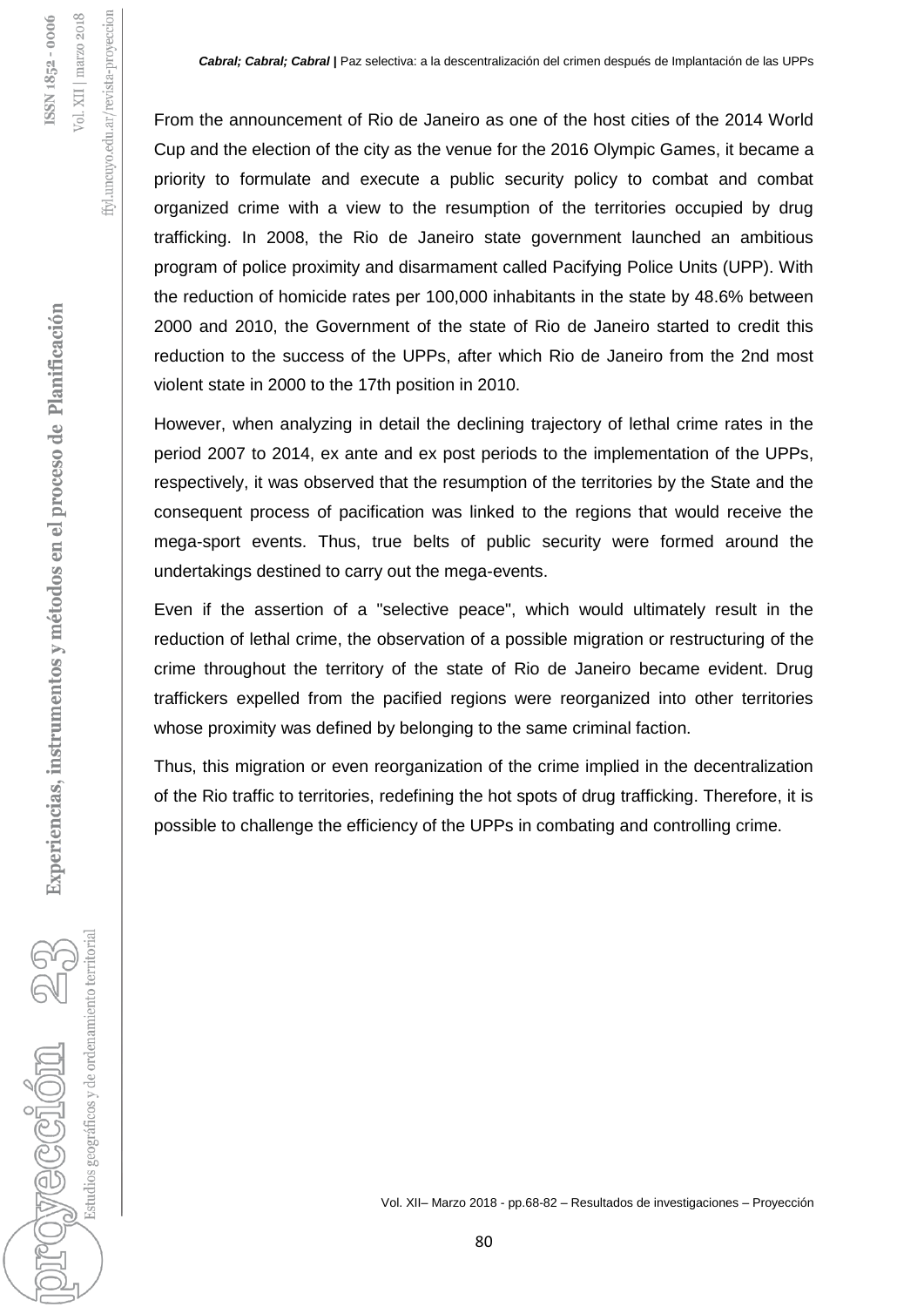### **Bibliographic References**

ffyl.uncuyo.edu.ar/revista-proyeccion

Vol. XII | marzo 2018 SSN 1852-0006

> ANSELIN, L. (1999) Interactive techniques and exploratory spatial data analysis. In: P. Longley, M. Goodchild, D. Maguire and D. Rhind (Eds.), "Geographical Information Systems: Principles, Techniques, Management and Applications", p. 251-264.

ARBIA, G. (2006) Spatial Econometrics. Springer.

BANCO MUNDIAL (2012) O retorno do Estado às favelas do Rio de Janeiro: uma análise da transformação do dia a dia das comunidades após o processo de pacificação das UPPs. Banco Mundial: Setor de Desenvolvimento Sustentável, Unidade de Desenvolvimento Social, Região da América Latina e do Caribe, Documento do Banco Mundial.

BARREIRA, M. (2013) Cidade Olímpica: sobre o nexo entre reestruturação urbana e violência na cidade do Rio de Janeiro. In: BRITO, F.. OLIVEIRA, P. (org.) "Até o último homem: visões cariocas da administração armada da vida social". São Paulo: ed. Boitempo, p. 121 – 168.

BOTELHO. A. (2004) "A produção do espaço e o empresariamento urbano: o caso de Barcelona e seu Fórum das Culturas de 2004". GEOUSP – Espaço e Tempo, São Paulo: n. 16, p. 111 – 124.

BRANDÃO, C. (2012) Território e desenvolvimento: as múltiplas escalas entre o local e o global. São Paulo: Ed. Unicamp.

CARDOSO et al. (2016) "Homicídios no Rio de Janeiro, Brasil: uma análise da violência". Ciência & Saúde Coletiva, v. 21(4), p. 1277-1288.

COELHO, D.; PROVENZA, M. (2010) Balanço de Indicadores da Política de Pacificação (2007 – 2015). Governo do Rio de Janeiro, Secretária de Segurança, Instituto de Segurança Pública.

ERTUR, C.; LE GALLO, J. (2003) "Exploratory spatial data analysis of the distribution of regional per capita GDP in Europe, 1980-1995". Regional Science. Vol. 82. p. 175- 201.

FERNANDES JUNIOR, G. L. (2012) Unidade de Polícia Pacificadora (UPP) na era dos Mega Eventos: algumas reflexões sobre a política de segurança pública na cidade do Rio de Janeiro, pós Pan-Americano de 2007. São Gonçalo: Dissertação (Especialização em dinâmicas urbano-ambientais e gestão do território) UERJ-FFP.

Estudios geográficos y de ordenamiento territorial

 $\mathbb{C}$  Meccion  $\mathbb{C}$